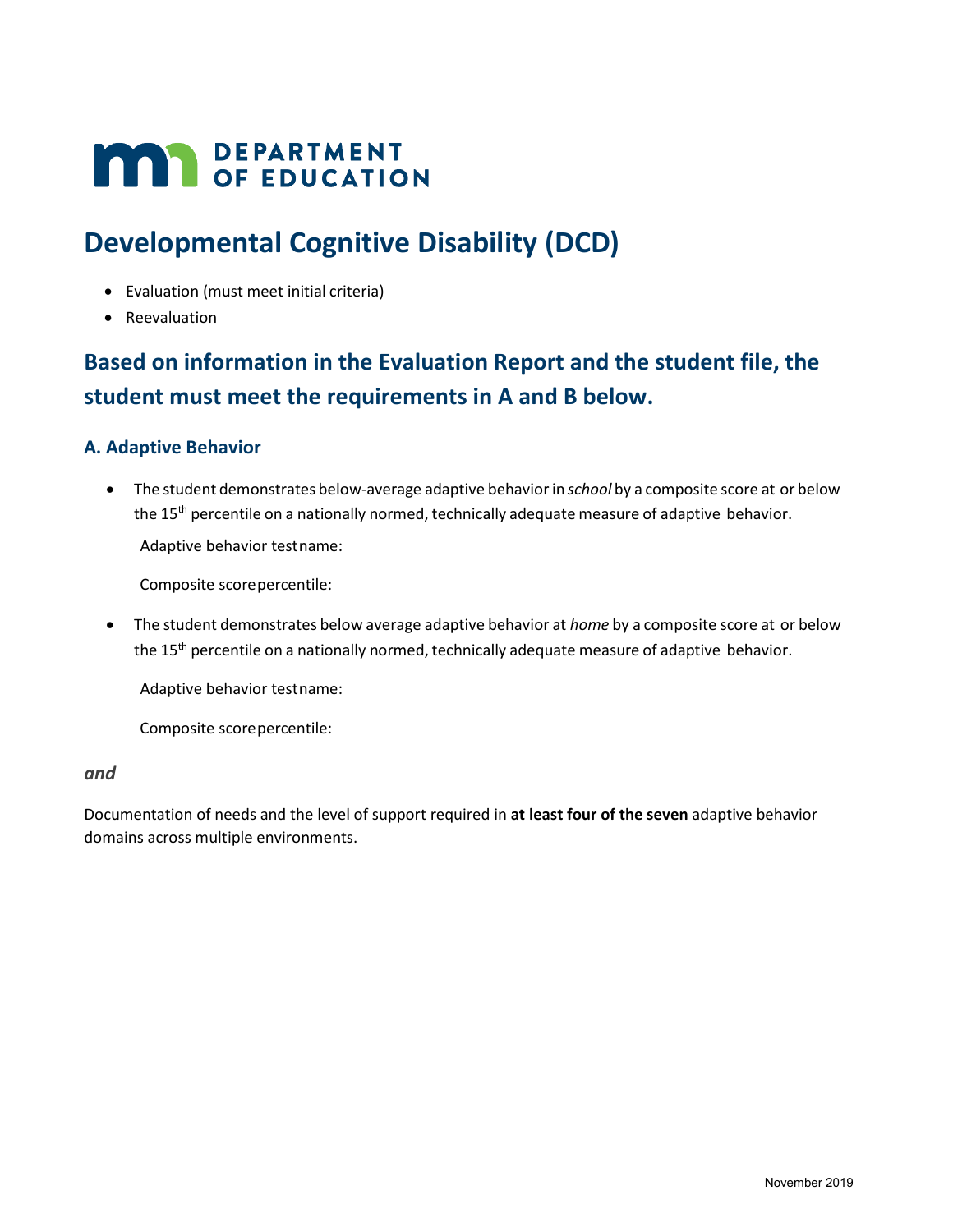| <b>Domain</b>                                    | Home | <b>School</b> | Community | Need(s) and Level<br>of Support<br><b>Required</b> |
|--------------------------------------------------|------|---------------|-----------|----------------------------------------------------|
| Daily living and<br>independent living<br>skills |      |               |           |                                                    |
| Social and<br>interpersonal skills               |      |               |           |                                                    |
| Communication<br>skills                          |      |               |           |                                                    |
| Academic skills                                  |      |               |           |                                                    |
| Recreation and<br>leisure skills                 |      |               |           |                                                    |
| Community<br>participation skills                |      |               |           |                                                    |
| Work and work-<br>related skills                 |      |               |           |                                                    |

*and* 

#### **Is supported by** *both* **of the following:**

- A systematic observation
- Parent input

Other sources of documentation may include checklists, classroom or work samples, interviews, criterionreferenced measures, educational history, medical history or pupil self-report.

#### **B. General Intellectual Functioning**

The student demonstrates significantly below-average general intellectual functioning as measured by an individually administered, nationally normed test of intellectual ability.

Intellectual Ability Test: Full Scale Score: SD:

- Mild-moderate range = two standard deviations below the mean (+ or one standard error of measurement)
- Severe-profound range = three standard deviations below the mean (+ or one standard error of measurement)